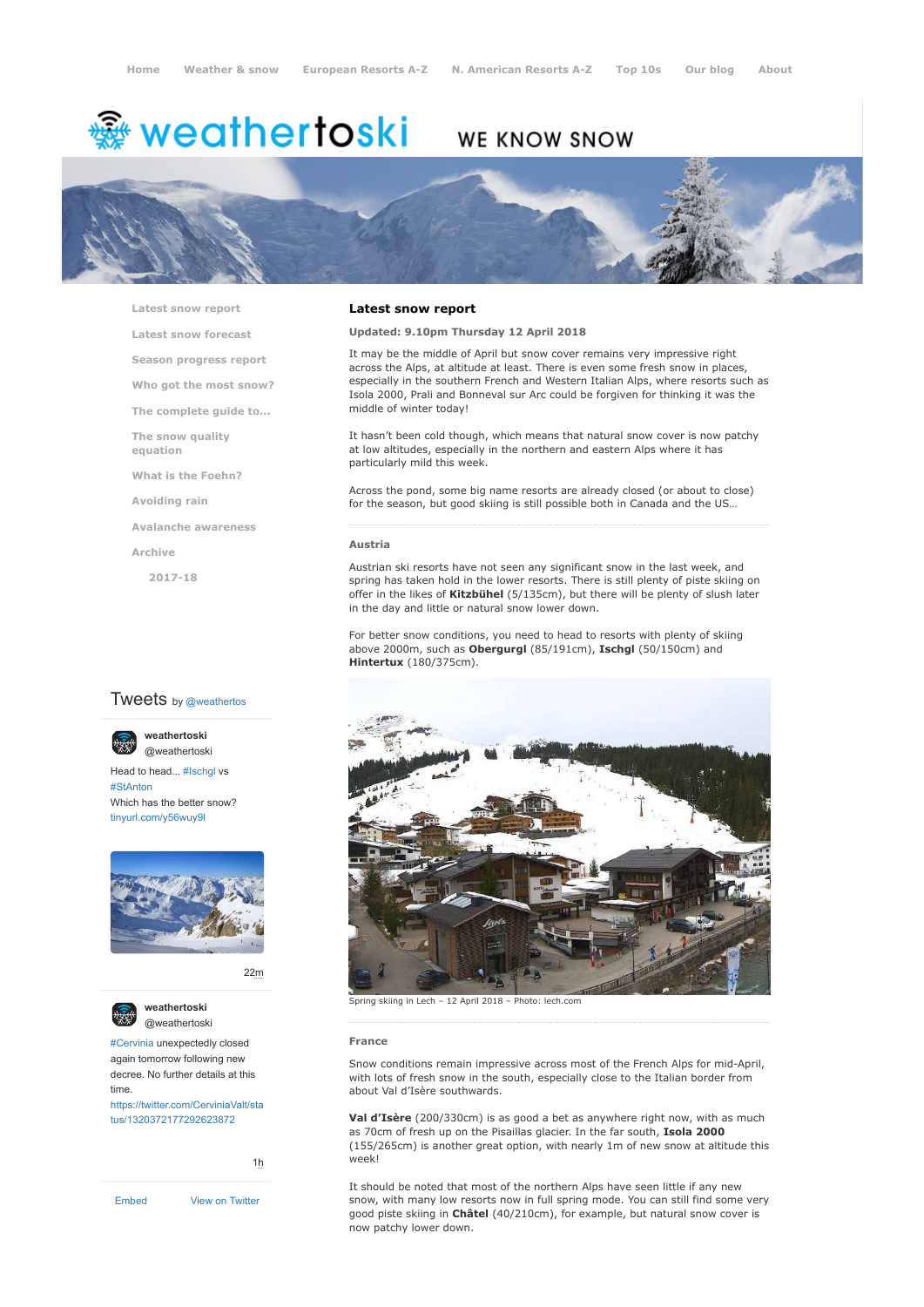[Follow @weathertoski](https://twitter.com/intent/follow?original_referer=https%3A%2F%2Fwww.weathertoski.co.uk%2F&ref_src=twsrc%5Etfw®ion=follow_link&screen_name=weathertoski&tw_p=followbutton) Follow [@weathertoskiTweet](https://twitter.com/weathertoski?ref_src=twsrc%5Etfw) **Like [Shar](https://www.facebook.com/sharer/sharer.php?u=https%3A%2F%2Fwww.weathertoski.co.uk%2F&display=popup&ref=plugin&src=like&kid_directed_site=0)e**







# **Contact us...**

**Got a burning question about weather or snow conditions in the Alps?** [Contact us](https://www.weathertoski.co.uk/about-1/contact-us/) and we'll do our best to answer it...

E: [info@weathertoski.co.uk](mailto:fraser@weathertoski.co.uk)

T: +44 (0)20 3151 3154

[Website terms of use](https://www.weathertoski.co.uk/about-1/website-terms-of-use/)

[Privacy notice](https://www.weathertoski.co.uk/about-1/privacy-notice/)



Masses of new snow in Auron in the southern French Alps – 12 April 2018 – Photo: facebook.com/auron.officel

# **Italy**

Many western Italian resorts have seen new snow this week, especially in the Piedmont, with more to come tonight and tomorrow. **Sestriere** has now closed for the season (despite masses of snow) but nearby **Prali** has amazing conditions right with deep powder and base depths of 200/240cm depending on altitude.

Of the better known western Italian resorts, **Cervinia** (205/400cm) is probably the best bet for a combination of snow and available terrain (at least once the weather clears).

Further east, conditions are less spectacular, especially in the lower resorts. You can still find some reasonable piste skiing in the morning in the Dolomites, but the atmosphere is definitely more spring-like and many resorts have already closed. **Kronplatz** is still open and has 10/70cm of settled snow, depending on altitude.



Big snowfalls in the southern Piedmont. This is Prali – 12 April 2018 – Photo: nuova13laghi.com

### **Switzerland**

There is still some excellent skiing to be had in Switzerland, particularly at altitude, where the south-western resorts of **Zermatt** (80/360cm) and **Saas-Fee** (110/290cm) have both had a little snow spilling over the border from Italy.

The atmosphere is more spring-like lower down, but you can still catch some good piste skiing in resorts such as **Wengen** (0/171cm) and **Klosters** (70/249cm), especially in the morning.

Note that **Engelberg** now claims settled depths of 710cm up on its Titlis glacier, a figure we are not sure we have ever seen before in the Alps!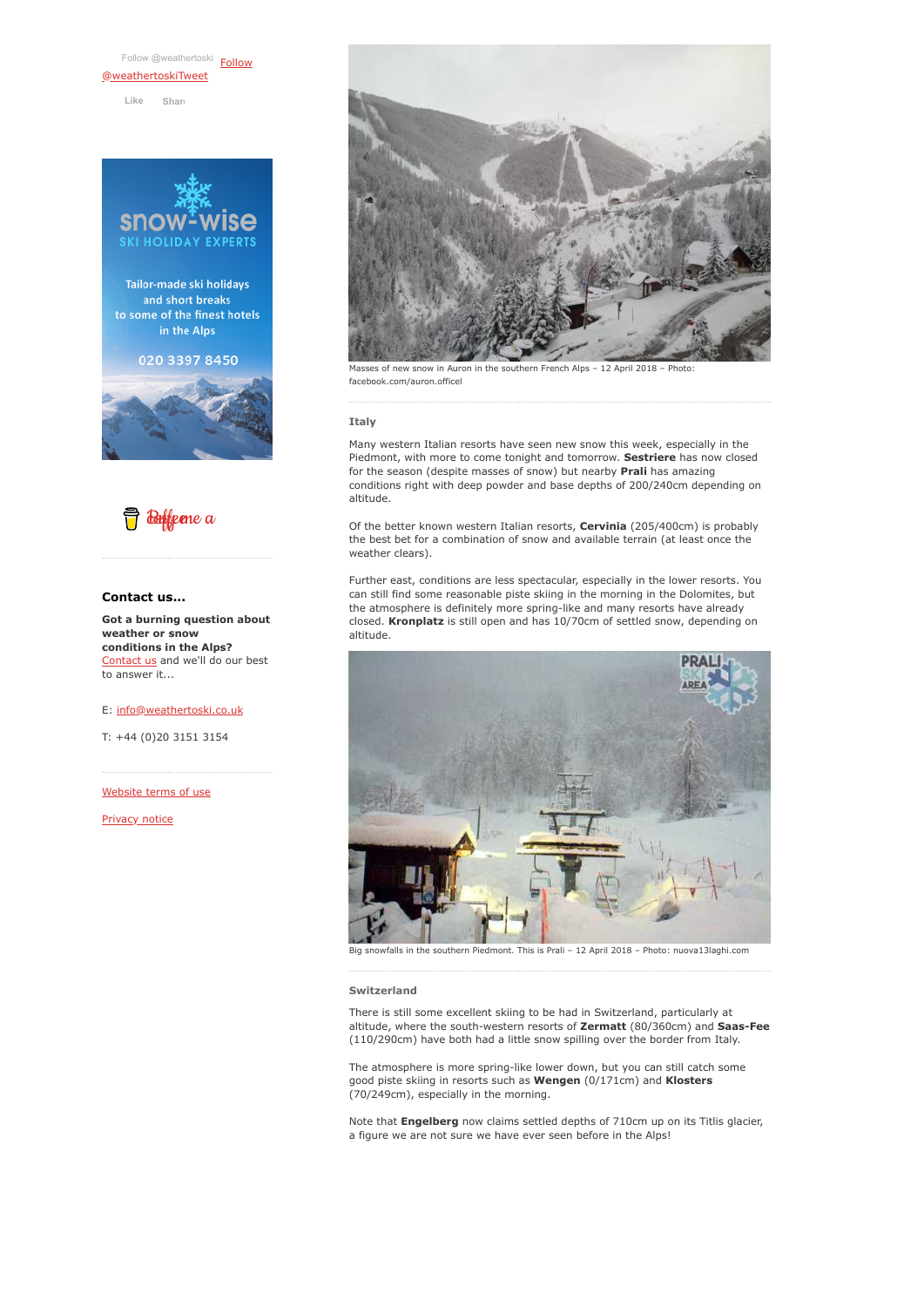

late season snow conditions in Zermatt - 12 April 2018 - Photo: zermatt.com

#### **Rest of Europe**

Many Pyrenean ski resorts have now closed, despite ample snow at altitude, however Andorra's **Arcalis** (270/290cm) and France's **Cauterets** (100/250cm) are both still open and saw 10cm of new snow today.

There is plenty of good skiing still available in Scandinavia, especially on-piste, where Norway's **Hemsedal** has upper base depths of 190cm and Sweden's **Åre** has 120cm.

All five main Scottish ski centres also still up and running, with spring snow conditions in **Glencoe** where snow depths are a very impressive 190/285cm. **Cairngorm**, meanwhile, has a more modest 20/70cm.



Masses of snow still at altitude in the Pyrenees. This is Piau Engaly – 12 April 2018 – Photo: piauengaly.com

# **USA**

Many western US resorts are starting to wind down for the season but there is still some good piste skiing to be found both in Colorado, where **Breckenridge** has upper base depths of 191cm, and in Utah, where **Alta** has 224cm.

**Jackson Hole** (Wyoming) has now closed for the season but California's **Mammoth** (406cm upper base) will continue for some weeks to come.

### **Canada**

**Whistler** (303cm upper depth) has seen bits and pieces of new snow over the last week, rather than any significant falls, but there is a moderate dump forecast on Friday and conditions remain impressive for mid-April.

Good skiing can also be found further inland in the **Banff**/**Lake Louise** (147/232cm) area, where a little snow is also forecast this weekend.